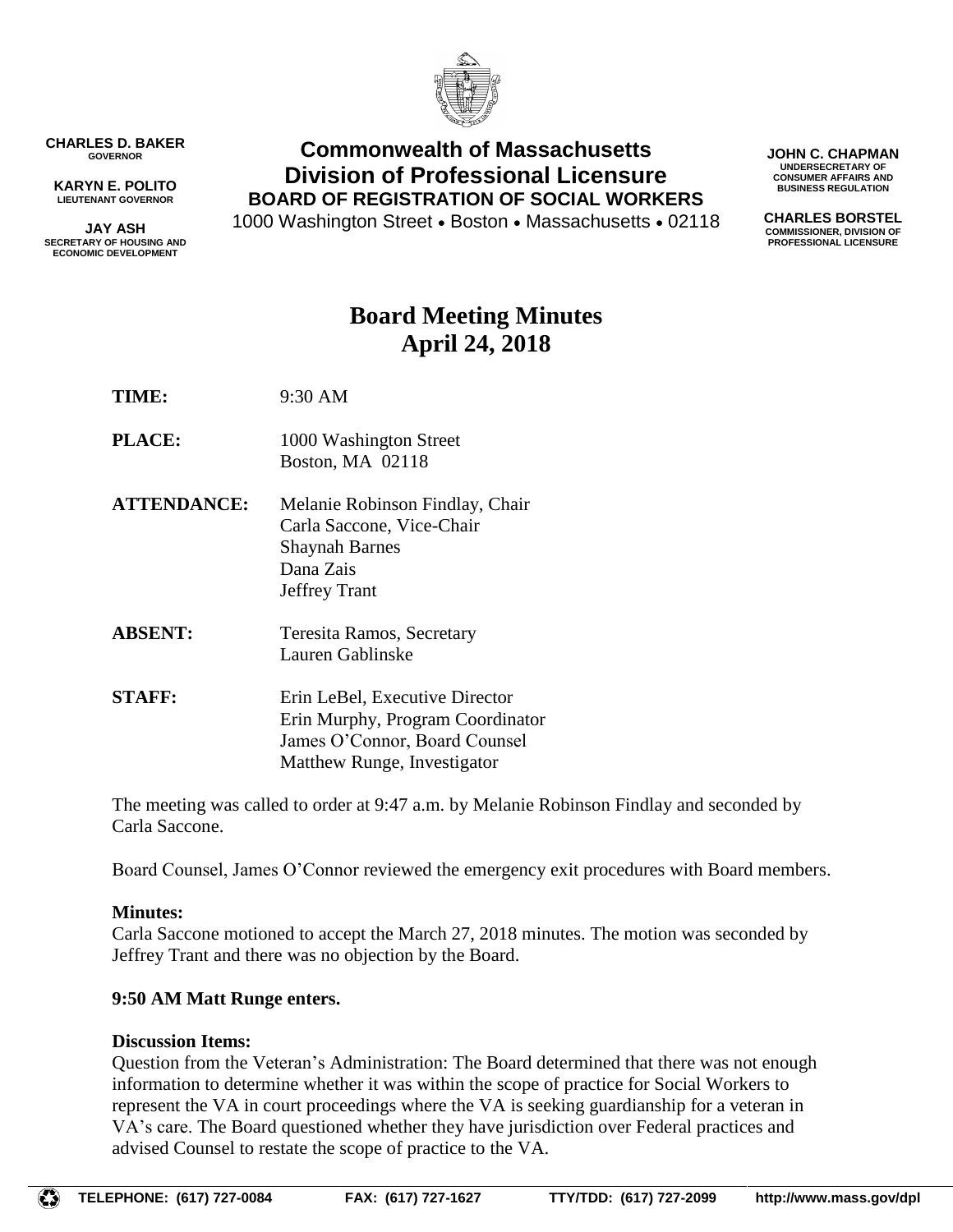### **Items not reasonably anticipated:**

AP wrote into the Board and stated that she had several extenuating medical circumstances which prohibited her from renewing her license in 2014 and questioned whether the Board could make any concessions pertaining to the requirements for re-licensure, namely waiving the exam. She also stated that she has been working while unlicensed. The Board determined that they are not at liberty to waive the exam and that they would like to look into the unlicensed practice matter via s staff assignment.

#### **Executive Session:**

A motion was made at 10:12 AM by Carla Saccone to enter into Executive Session pursuant to General Laws Chapter 30A, Section 21(a)(7) to comply with the confidentiality provisions of the MA CORI statute, G.L. c. 66, § 10, G.L. c. 4, § 7, ¶ 26(a), G. L. c. 6, § 172, to review the good moral character of MS and MD. The motion was seconded by Melanie Robinson Findlay and a roll call vote was taken with the following result: Melanie Robinson Findlay, yes; Carla Saccone, yes; Dana Zais, yes; Jeff Trant, yes; Shaynah Barnes, yes.

Per the request of the applicant MS was tabled to May.

The Chair anticipated that the Board's open meeting would resume in approximately 30 minutes.

### **Investigative Conference:**

At 10:44 a.m., Dana Zais moved to suspend the open meeting and go to into investigative conference pursuant to M.G.L. Chapter 112, Section 65C, to ratify decisions pertaining to 2017-001424-IT-ENF; SW 2017-1525; 2018-000008-IT-ENF and 2018-000023- IT-ENF, review SW-2018-000165-IT-ENF, SW-2017-1538; SW-2017-0990 and SW-2017-1410 and to meet with MR in the matter of SW-2017-001420-17-ENF and with Prosecutor J. Hentoff regarding 2017-000519-IT-ENF.This motion was seconded by Carla Saccone and unanimously accepted by the Board.

The Chair anticipated that the Board's open meeting would resume in approximately 60 minutes.

For the record, while in Investigative Conference: **The Board ratified the following decisions-**2017-001424-IT-ENF: Forward to Prosecutions SW 2017-1525: Dismiss 2018-000008-IT-ENF: Forward to Prosecutions 2018-000023-IT-ENF: Dismiss

**Review Cases:** SW-2018-000165-IT-ENF: Invite for Investigative Conference. SW-2017-1538: Forward to Prosecutions \*Carla recused self. SW-2017-0990: Dismiss SW-2017-1410: Dismiss with advisory SW-2017-001420-17-ENF: Forward to Prosecutions 2017-000519-IT-ENF: Feedback provided to prosecutor

## **12:38 Return to open session.**

12:42 pm: Dana Zais motioned to adjourn the meeting, Jeff Trant seconded this motion and all were in favor.